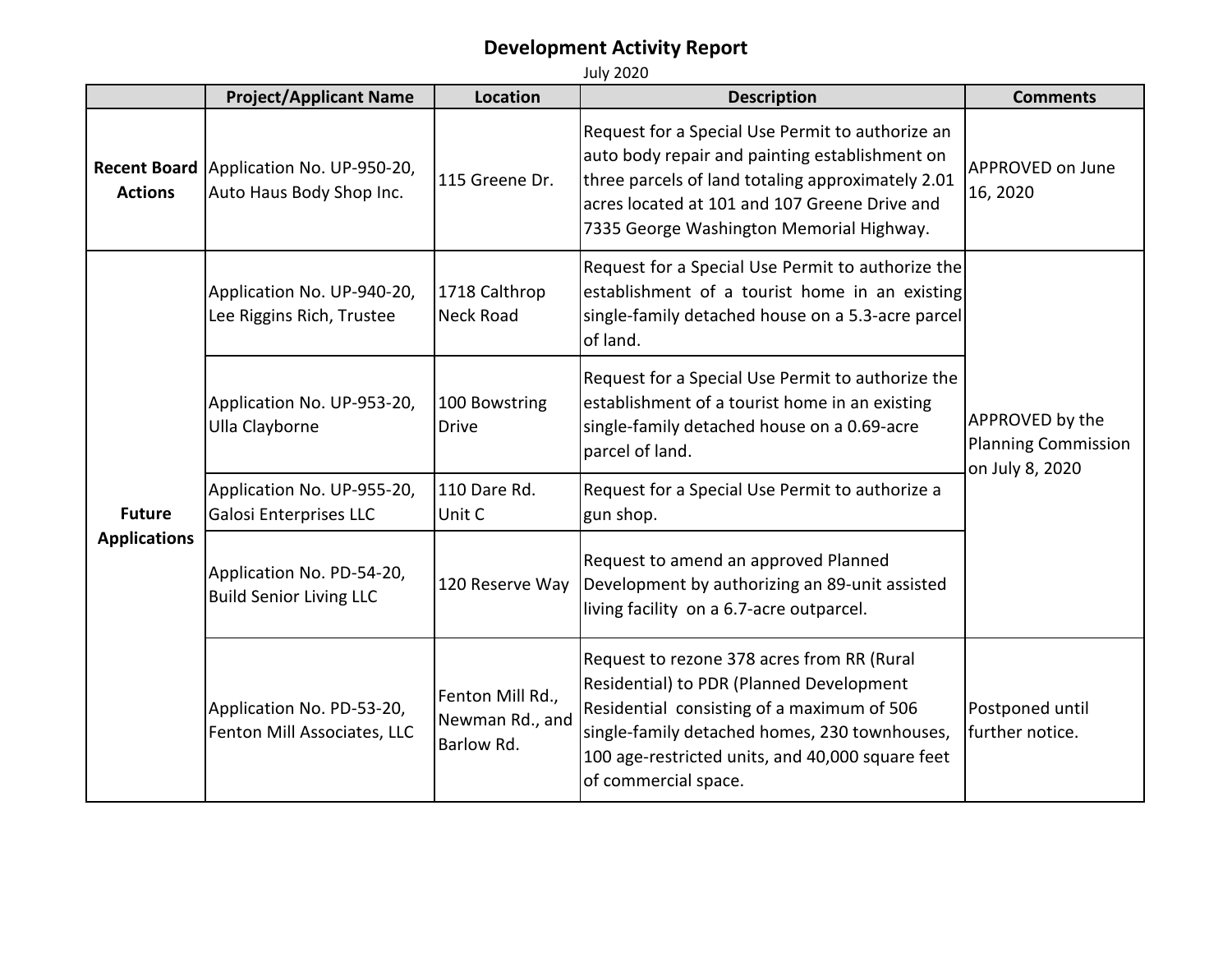|                                      | <b>Project/Applicant Name</b>                                                             | <b>Location</b>                            | <b>Description</b>                                                                                                                                                                                                                                                                                                                                                                                                                                                                                     | <b>Comments</b>                                               |
|--------------------------------------|-------------------------------------------------------------------------------------------|--------------------------------------------|--------------------------------------------------------------------------------------------------------------------------------------------------------------------------------------------------------------------------------------------------------------------------------------------------------------------------------------------------------------------------------------------------------------------------------------------------------------------------------------------------------|---------------------------------------------------------------|
| <b>Future</b><br><b>Applications</b> | Application UP-956-20 and<br>SE-25-20, Newport News<br>Waterworks                         | 1301 Lightfoot<br>Road                     | Request for a Special Use Permit and a Special<br>Exception to authorize construction of an<br>elevated potable water storage tank at the Well<br>Lot #5 facility.                                                                                                                                                                                                                                                                                                                                     |                                                               |
|                                      | Application No. ZM-186-20,<br><b>York County Economic</b><br><b>Development Authority</b> | <b>Busch Industrial</b><br>Park            | Request to amend proffered conditions<br>applicable to the development of approximately<br>62.4 acres of land in the Busch Industrial Park<br>located on the north side of Penniman Road<br>immediately west of Interstate 64.                                                                                                                                                                                                                                                                         | Scheduled for the<br>August 12 Planning<br>Commission meeting |
|                                      | ZM-187-20, Jimy Jenk, LLC                                                                 | 2429 and 2431<br>Pocahontas Trail          | Request to rezone a 0.5-acre and a 0.7-acre<br>parcel from RR (Rural Residential) to GB (General<br>Business).                                                                                                                                                                                                                                                                                                                                                                                         |                                                               |
| <b>Site Plans</b><br>Approved        | Homewood Suites By Hilton                                                                 | 401<br>Commonwealth<br>Dr.                 | The 'Homewood Suites by Hilton' is a minor<br>update to existing conditions at the hotel<br>proposing to convert the existing enclosed pool<br>area to an exterior pool area, surround the pool<br>area with wrought iron fencing, install a outdoor<br>activity area, install paved patio areas near main<br>entrance, install a location for a flag pole, install<br>two covered areas adjacent to the existing hotel,<br>install an additional gazebo, and install concrete<br>walks to the gazebo. | Approved on June 2,<br>2020                                   |
|                                      | <b>Carstar Collision Center</b><br>Automotive Body Repair<br>Facility                     | 7700 George<br>Washington<br>Memorial Hwy. | New building and parking for Auto Body Repair<br>and Paint.                                                                                                                                                                                                                                                                                                                                                                                                                                            | Approved on June 22,<br>2020                                  |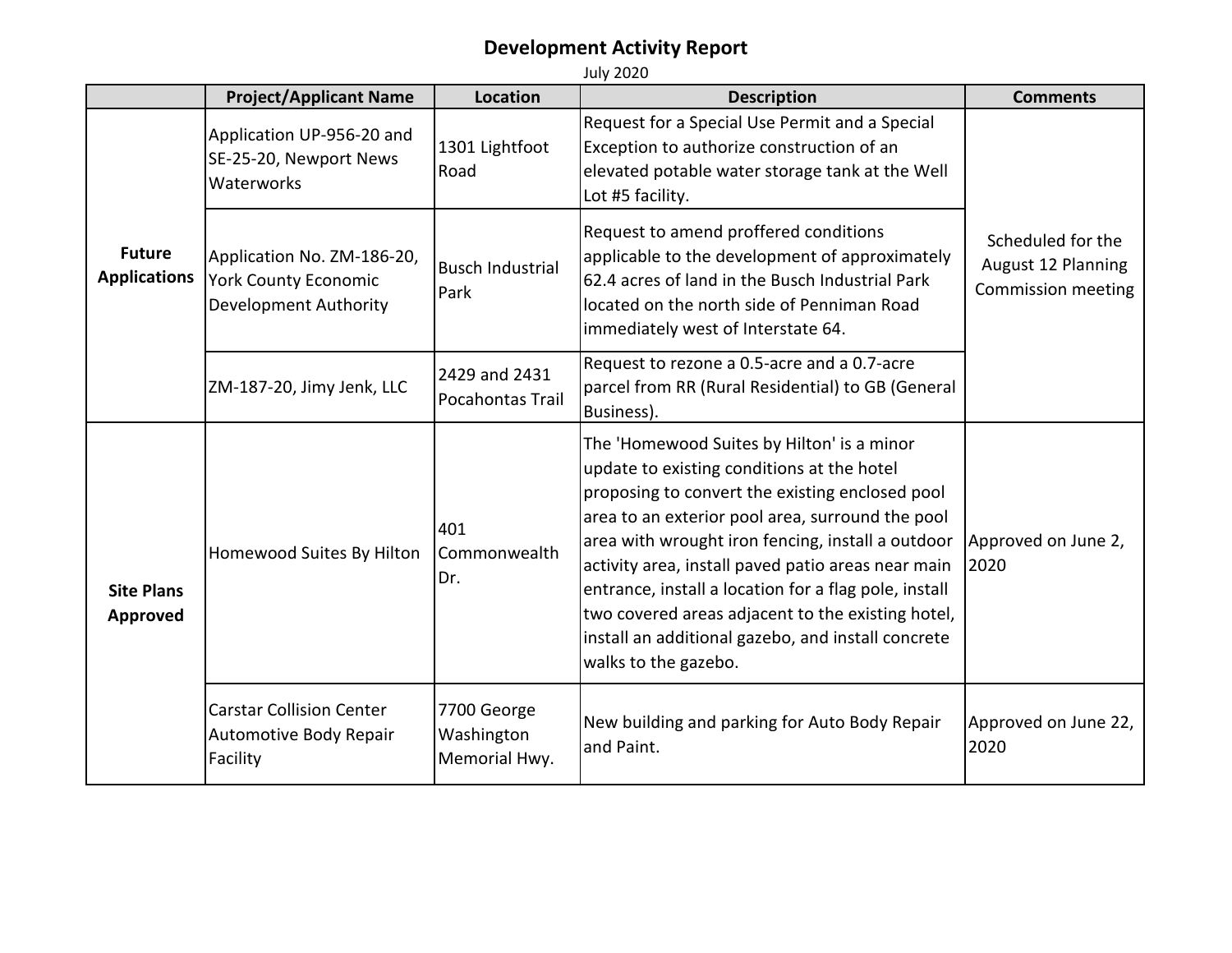|                                       | <b>Project/Applicant Name</b>                                           | <b>Location</b>                            | <b>Description</b>                                                                                                                                                                                                                   | <b>Comments</b>               |
|---------------------------------------|-------------------------------------------------------------------------|--------------------------------------------|--------------------------------------------------------------------------------------------------------------------------------------------------------------------------------------------------------------------------------------|-------------------------------|
| <b>Site Plans</b><br><b>Approved</b>  | Wawa Yorktown Landscape<br>Plan, Amendment #3                           | 5824 George<br>Washington<br>Memorial Hwy. | This plan amendment is for the replanting of<br>removed River Birch and missing foundation<br>shrubs in order to bring the site into<br>conformance.                                                                                 | Approved on June 24,<br>2020  |
|                                       | Yorktown Crescent, a Mixed<br>Use Development (Phase 2)<br>Amendment #1 | 3100 Fort Eustis<br>Blvd.                  | Revising an approved plan by creating a Phase 2,<br>Blocks 1 and 8 portion of the project, and revising Approved on June 29,<br>the proposed storm drainage collection and BMP 2020<br>treatment system for this revised phase only. |                               |
| <b>Site Plans</b><br><b>Submitted</b> | Yorktown Crescent,<br>Amendment #1                                      | 3100 Fort Eustis<br>Blvd.                  | Revising an approved plan by creating a Phase 2,<br>Blocks 1 and 8 portion of the project, and revising Submitted on June 2,<br>the proposed storm drainage collection and BMP 2020<br>treatment system for this revised phase only. |                               |
|                                       | <b>Kelton Station Townhomes</b>                                         | 206 Lightfoot Rd.                          | This project consists of 32 townhome units and<br>associated parking, water and sewer, storm<br>sewer and stormwater management facilities.                                                                                          | Submitted on June 5,<br>2020  |
|                                       | <b>Girl Scout Pavilion</b>                                              | 448 Fenton Mill<br>Rd.                     | 40'x70' open side picnic shelter                                                                                                                                                                                                     | Submitted on June 11,<br>2020 |
|                                       | Yorktown Crescent,<br>Amendment #1                                      | 3100 Fort Eustis<br>Blvd.                  | Revising an approved plan by creating a Phase 2,<br>Blocks 1 and 8 portion of the project, and revising Submitted on June 11,<br>the proposed storm drainage collection and BMP<br>treatment system for this revised phase only.     | 2020                          |
|                                       | Paradise Island Pet Resort                                              | 917 Old York-<br>Hampton Hwy.              | Pet Resort                                                                                                                                                                                                                           | Submitted on June 15,<br>2020 |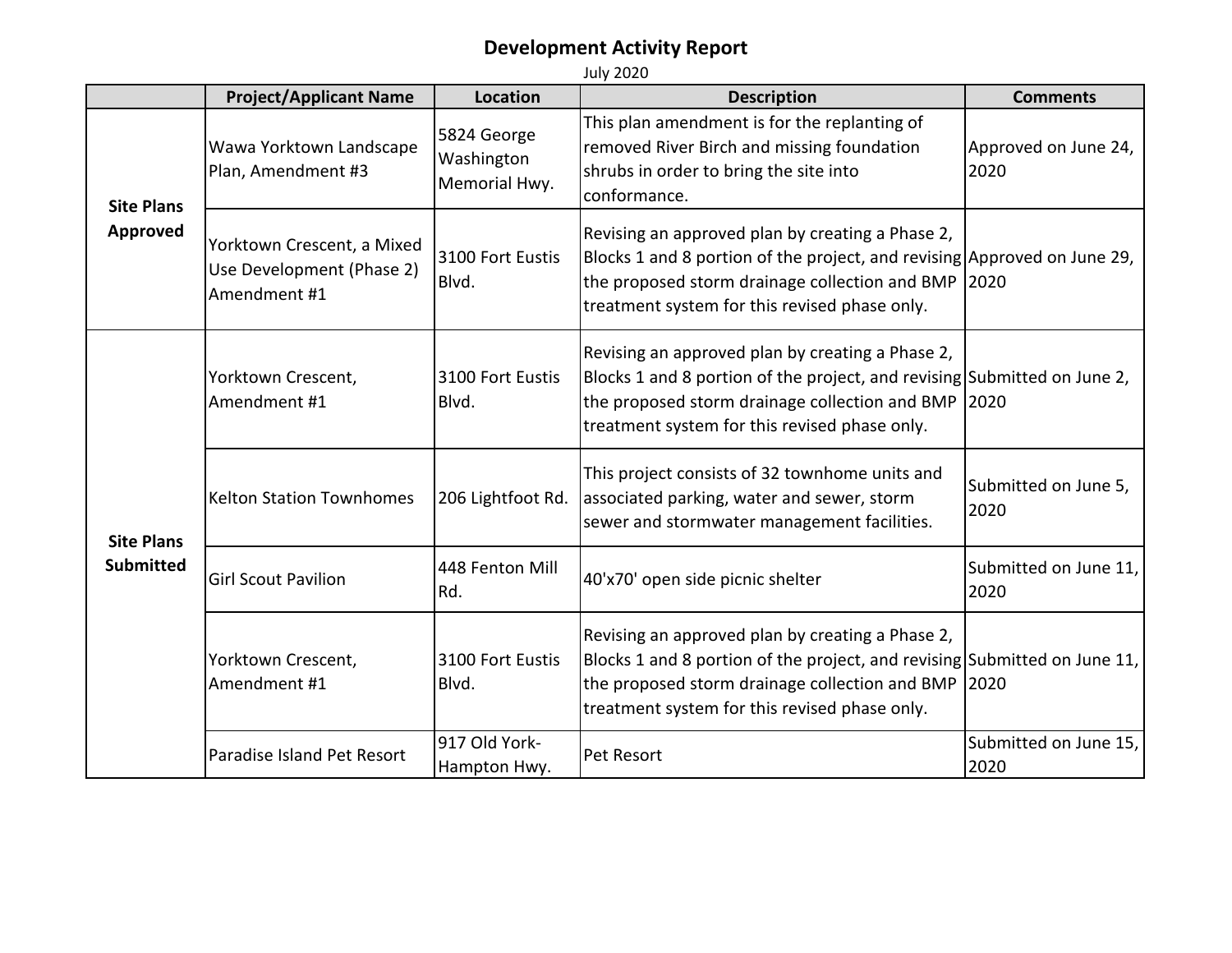**Project/Applicant Name Location Description Description Description Description** Wawa Landscape Plan, Amendment 5824 George Washington Memorial Hwy. This plan amendment is for the replanting of removed River Birch and missing foundation shrubs in order to bring the site into conformance. Submitted on June 18, 2020 Arbors at Williamsburg: An Independent Living Senior Housing Community 1915 Pocahontas Trl. This site redevelopment proposes two parcels zoned GB and PDR. An independent senior living building with 150 units and associated amenities is proposed for the PDR parcel. The GB parcel is reserved for future commercial development. Submitted on June 26, 2020 Subdivision Plat of Tequesta Subdivision Plat of Tequesta  $\begin{bmatrix} 212 & \text{Orion Ct.} \\ 212 & \text{Orion Ct.} \end{bmatrix}$  15 Lot Subdivision  $\begin{bmatrix} 2020 & \text{Oron of the 1} \\ 2020 & \text{Oron of the 2} \end{bmatrix}$ 2020 Resubdivision of Whittaker's Mill Single Family Townhomes, Section 1, Phase 3 and Plat of Subdivision of Whittaker's Mill Single Family Townhomes, Section 1, Phase 5 1520-Z Penniman Rd. Phase 5 plat of subdivision for Whittaker's Mill Townhomes. Recorded on June 5, 2020 Boundary Line Adjustment Plat Between the Properties of Ann Colonna Hankins and James L. Bates, III 401 & 403 Holly Point Rd. Boundary Line Adjustment Plat between the properties of Ann Colonna Hankins, being Lot 1 and James L. Bates, III, being Parcel B. Recorded on June 12, 2020 **Site Plans Submitted Subdivision Plans Approved**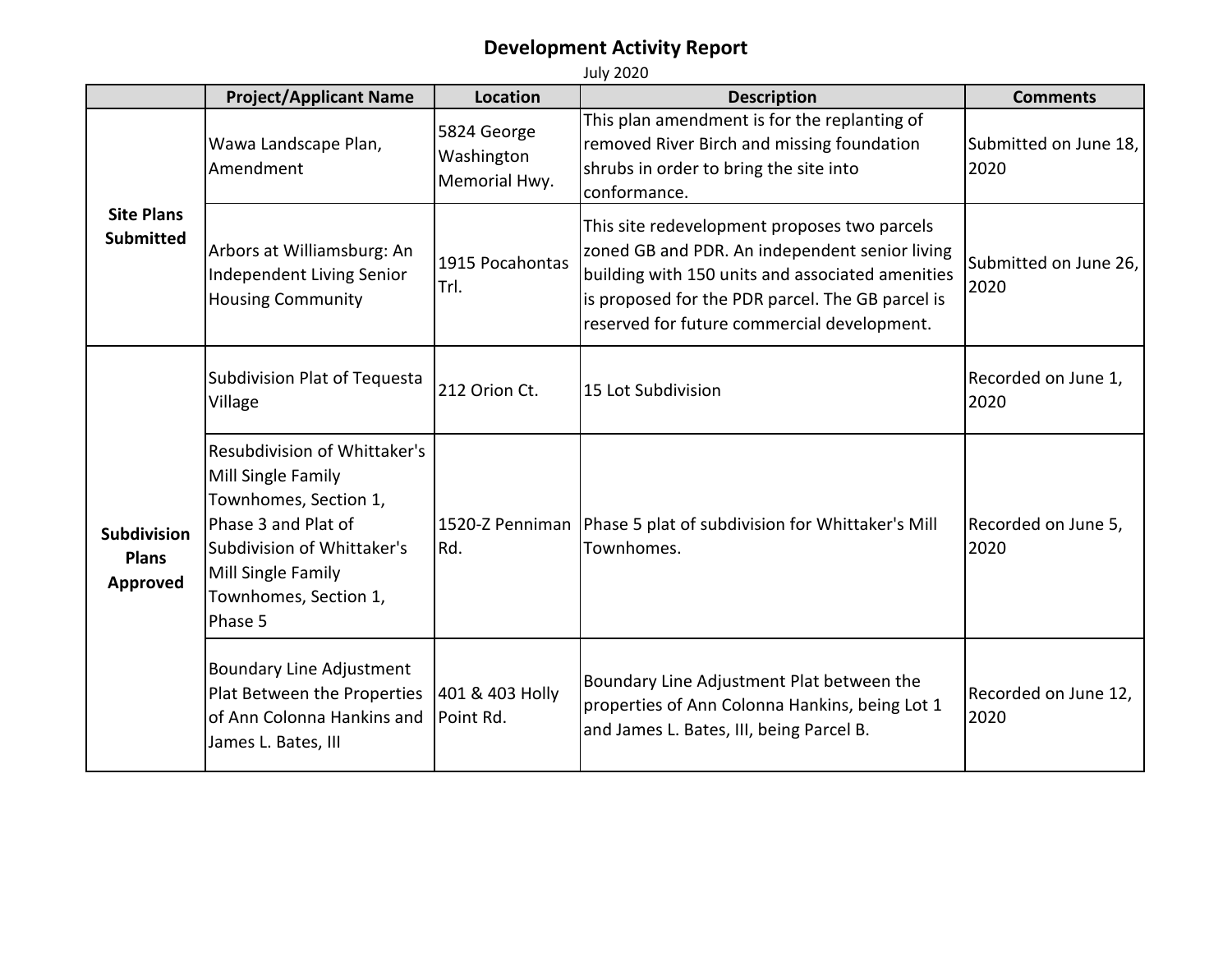|                                                       | <b>Project/Applicant Name</b>                                                           | Location         | <b>Description</b>                                                                                                                                                                                                                                                                                                                                                                                                                                                                                                                                                                                                                                                                                                                                                                                                  | <b>Comments</b>              |
|-------------------------------------------------------|-----------------------------------------------------------------------------------------|------------------|---------------------------------------------------------------------------------------------------------------------------------------------------------------------------------------------------------------------------------------------------------------------------------------------------------------------------------------------------------------------------------------------------------------------------------------------------------------------------------------------------------------------------------------------------------------------------------------------------------------------------------------------------------------------------------------------------------------------------------------------------------------------------------------------------------------------|------------------------------|
| <b>Subdivision</b><br><b>Plans</b><br><b>Approved</b> | Rose Hill, Amendment #1                                                                 | 1400 Baptist Rd. | R13 Cluster Subdivision consisting of 242 lots,<br>public streets, clubhouse and amenities. This<br>post approval plan revision consists of the<br>following changes: 1) The clubhouse and pool<br>were redesigned and enlarged 2) The play park<br>and picnic shelter were relocated adjacent to the<br>clubhouse 3) The clubhouse parking area was<br>enlarged to add parking (parking increased from<br>35 spaces to 66) 4) An access drive off Saddle Run<br>was added 5) Street name Dump Truck Lane was<br>deleted and drainage basins were added 7) Trails<br>were relocated in accordance with plans<br>previously provided to reduce impacts on<br>wooded areas 8) Clearing limits revised to<br>eliminate narrow tree save areas and include<br>areas that need to be cleared for franchise<br>utilities. | Approved on June 18,<br>2020 |
|                                                       | Dawson Landing (fka<br>Subdivision of the Property<br>of Wayne Harbin Builder,<br>Inc.) | 111 Railway Rd.  | The project proposed the subdivision of one lot<br>into 7 lots, 6 residential and 1 common area lot.<br>The plan shows the proposed improvements for<br>6 residences as well as required stormwater.                                                                                                                                                                                                                                                                                                                                                                                                                                                                                                                                                                                                                | Approved on June 18,<br>2020 |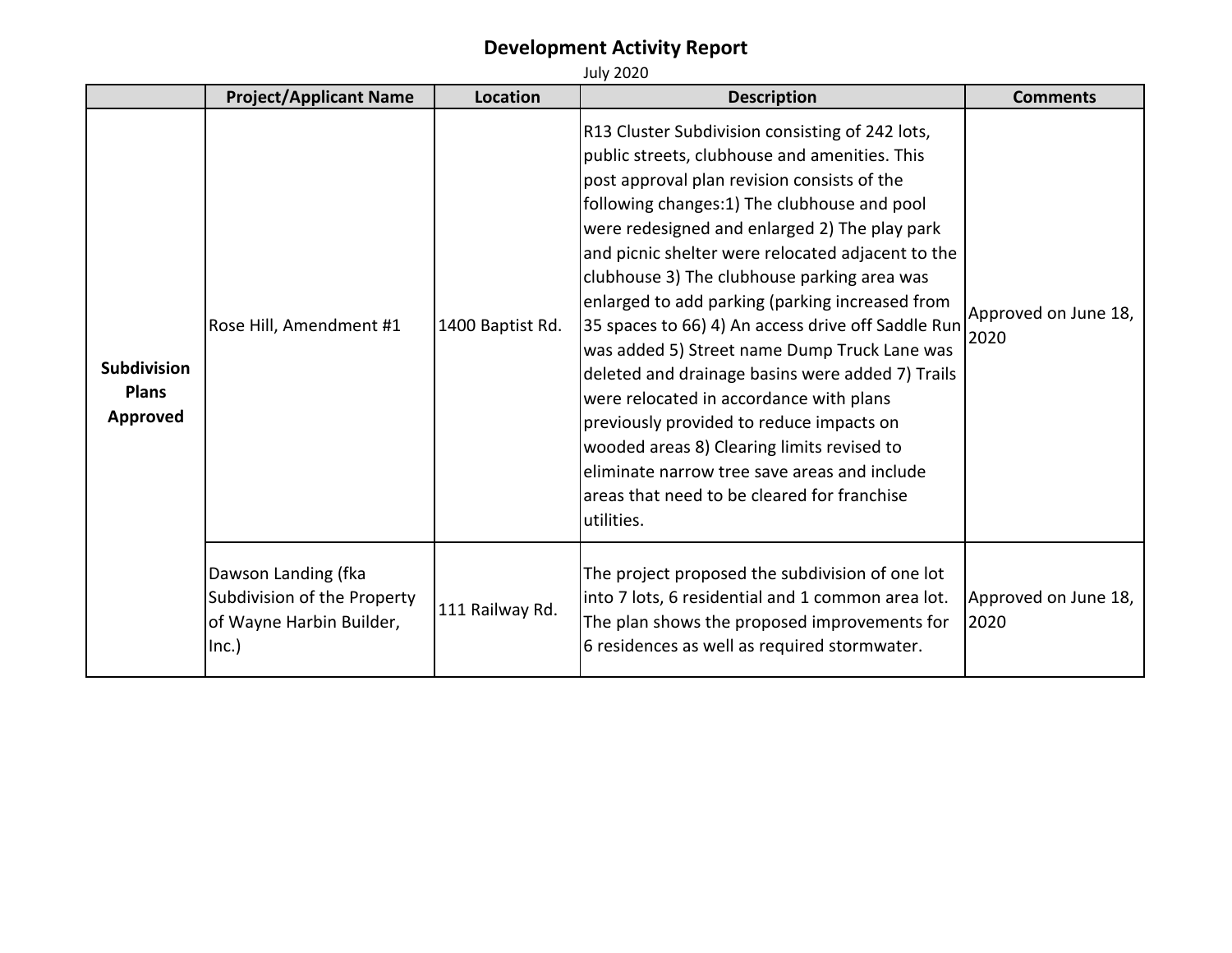| <b>July 2020</b>                                       |                                                                                                                                           |                        |                                                                                                                                                                                                      |                                    |
|--------------------------------------------------------|-------------------------------------------------------------------------------------------------------------------------------------------|------------------------|------------------------------------------------------------------------------------------------------------------------------------------------------------------------------------------------------|------------------------------------|
|                                                        | <b>Project/Applicant Name</b>                                                                                                             | Location               | <b>Description</b>                                                                                                                                                                                   | <b>Comments</b>                    |
| <b>Subdivision</b><br><b>Plans</b><br><b>Submitted</b> | Dawson Landing (fka<br>Subdivision of the Property<br>of Wayne Harbin Builder,<br>Inc.)                                                   | 111 Railway Rd.        | The project proposed the subdivision of one lot<br>into 7 lots, 6 residential and 1 common area lot.<br>The plan shows the proposed improvements for<br>6 residences as well as required stormwater. | Submitted on June 3,<br>2020       |
|                                                        | <b>Boundary Line Adjustment</b><br>Between the Properties of<br>Ann Colonna Hankins and<br>James L. Bates, III                            | 401 Holly Point<br>Rd. | Boundary Line Adjustment Plat between the<br>properties of Ann Colonna Hankins, being Lot 1<br>and James L. Bates, III, being Parcel B.                                                              | Submitted on June 5,<br>2020       |
|                                                        | Marquis Hills, Phase 2, Being<br>a Resubdivision of Parcel 12A 1205 Marquis<br><b>Property of Marquis Single</b><br>Family Developer, LLC | Pkwy.                  | Second phase of a multi-phase residential<br>development, reference Plan of Development<br>201800010, approved 6/15/18.                                                                              | Submitted on June 25,<br>2020      |
| Land<br><b>Disturbance</b><br><b>Permits</b>           | <b>Powell Plantation Sewage</b><br><b>Pump Station</b>                                                                                    | 409 Waller Mill<br>Rd. | Land disturbance of 0.19 acres                                                                                                                                                                       | Issued on June 15,<br>2020         |
|                                                        | HYDC Actions Application No. HYDC-172-20 425 Water Street                                                                                 |                        | Request approval of the design and architectural<br>features of a new building proposed to replace<br>the existing Dockmaster Building and Public<br>Restrooms.                                      | Postponed until<br>further notice. |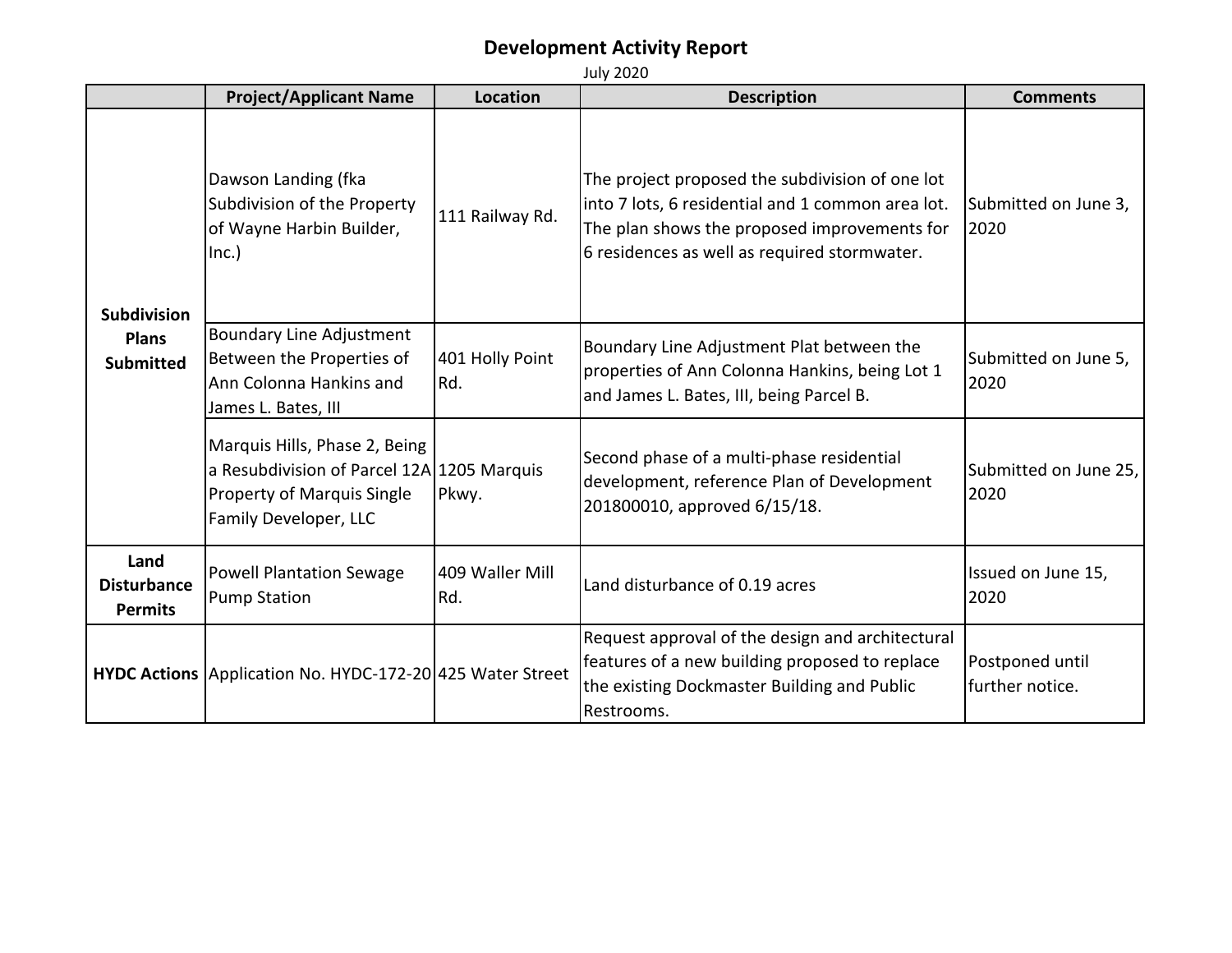| From:        | Hersh, Paula                                                                                                                  |
|--------------|-------------------------------------------------------------------------------------------------------------------------------|
| Sent:        | Friday, July 10, 2020 2:49 PM                                                                                                 |
| Subject:     | York County Update 7/10/2020- Yorktown Day Events; Adopted FY21 Budget<br>online; Fire and Life Safety Steps up COVID testing |
| Attachments: | 2020-july 10.pdf                                                                                                              |

# **York County Update 7/10/2020:**

Yorktown Day events cancelled with some ceremonies still pending; Adopted FY21 budget now online; Fire and Life Safety COVID testing

July 10, 2020

## **Yorktown Day Cancels Some Events; Decisions on Ceremonies Pending**

 At the meeting of The Yorktown Day Association last week, they voted to make changes to the 2020 event. The information was shared in a memo from the National Park Service, outlining which events will be cancelled and how they might proceed with some of the ceremonies.

*The COVID-19 pandemic has created unique challenges for everyone as we go through everyday life. This has proved especially true for conducting special events in our park. As we prepared to enter Phase III, there were several discussions on the safest and most prudent approach to celebrate Yorktown Day in October. In accordance with guidance from Governor Northam, the Centers for Disease Control and Prevention, and state and local public health authorities, an in agreement with our Yorktown Day Association partner, we made the following decisions for the Yorktown Day Commemoration this year:* 

- *The Yorktown Day Dinner and reception luncheon have been cancelled*
- *The Yorktown Day Parade has been cancelled*
- *The French Wreath laying ceremonies at the cemetery and memorial will be conducted with minimal attendance*
- *The Yorktown Day Patriotic wreath laying ceremony at the monument will be conducted with minimal attendance; program details have yet to be determined*

Brian Fuller, Director Community Services and County Liaison to the Committee, sent a **memo** to Neil Morgan that was shared with the Board of Supervisors.

## **York County Adopted Budget and CIP Documents Now Available Online**